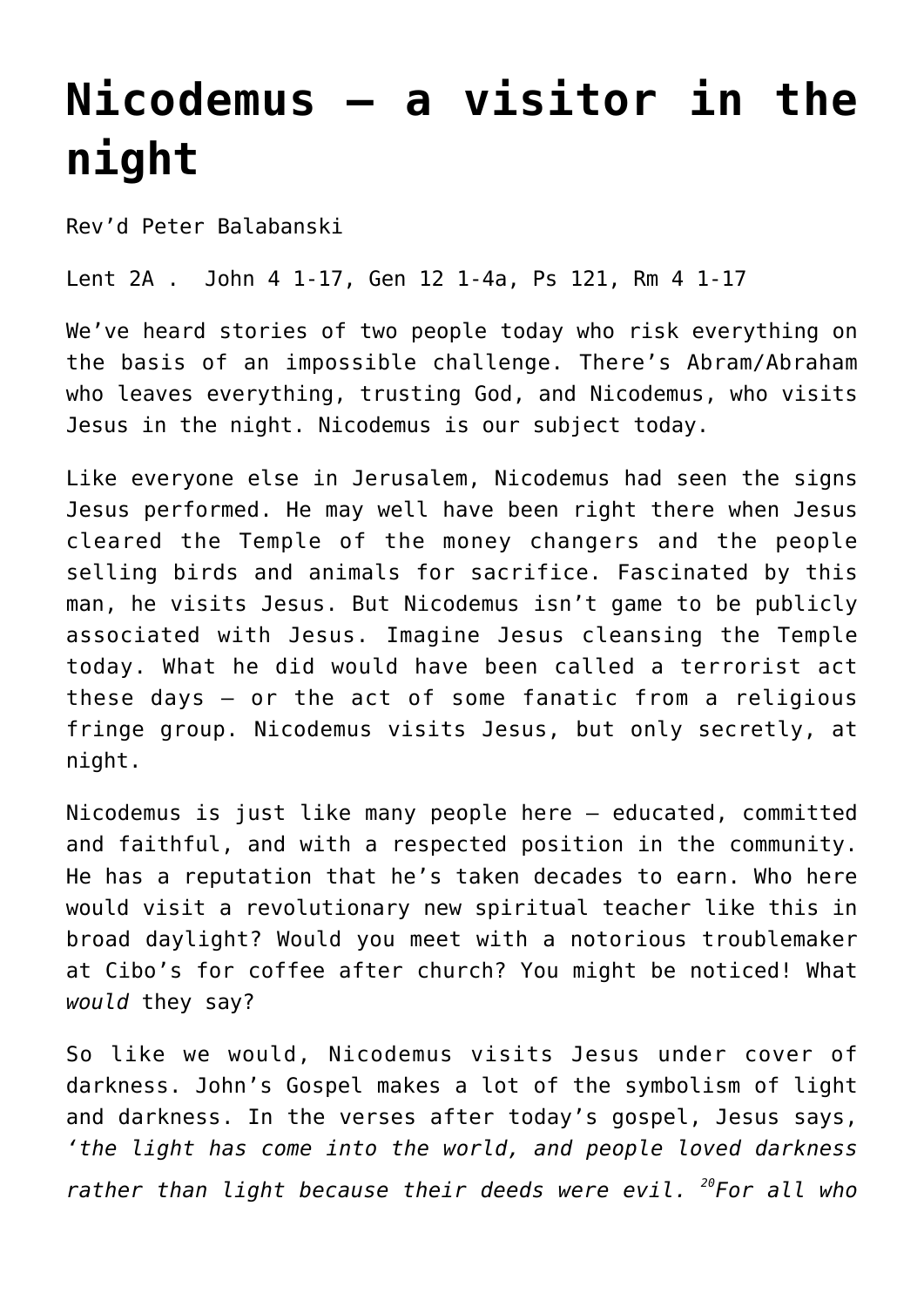*do evil hate the light and do not come to the light, so that their deeds may not be exposed. <sup>21</sup>But those who do what is true come to the light, so that it may be clearly seen that their deeds have been done in God.'* Was Jesus is challenging Nicodemus: reminding him of the way he'd come to see him; not during the day; only by night?

Maybe he meant Nicodemus chose to come in from the darkness; into the light of Jesus. Whichever is right, Nicodemus got much more than he bargained for.

No sooner had he paid his respects to Jesus than he was utterly confounded by that saying about being born from above / born anew / born again. He took it literally. And who wouldn't if you didn't have a lifetime of Christian teaching about baptism. Jesus leads him to another understanding of being Nicodemus – about being a person who is not just born not of his mother, but also born of the Spirit. We don't get to see if Nicodemus understands this.

Whether he and Jesus meet again, we're not told. But we meet Nicodemus twice more. The first time, he risks his reputation, challenging his fellow Pharisees when they want to haul Jesus before a kangaroo court  $(ch 7)$ . The next time, he joins Joseph of Arimathea burying Jesus's body. And by doing so abandons his ritual purity  $(ch 19)$  so he won't be able to participate in the Passover the next day. For a Pharisee to do that would be like one of us on Good Friday deciding not to celebrate Easter.

But by then, Nicodemus had given up as any pretence to secrecy. He'd become so deeply a follower of Jesus that even after the crucifixion – when most other disciples were running away and hiding in fear and doubt, particularly the men – Nicodemus abandoned whatever social standing he had to pay his last respects. The wind  $-$  the Spirit  $-$  had done just what Jesus said; breathed where she chose. And she chose Nicodemus. Nicodemus *was* born anew; born again; born from above.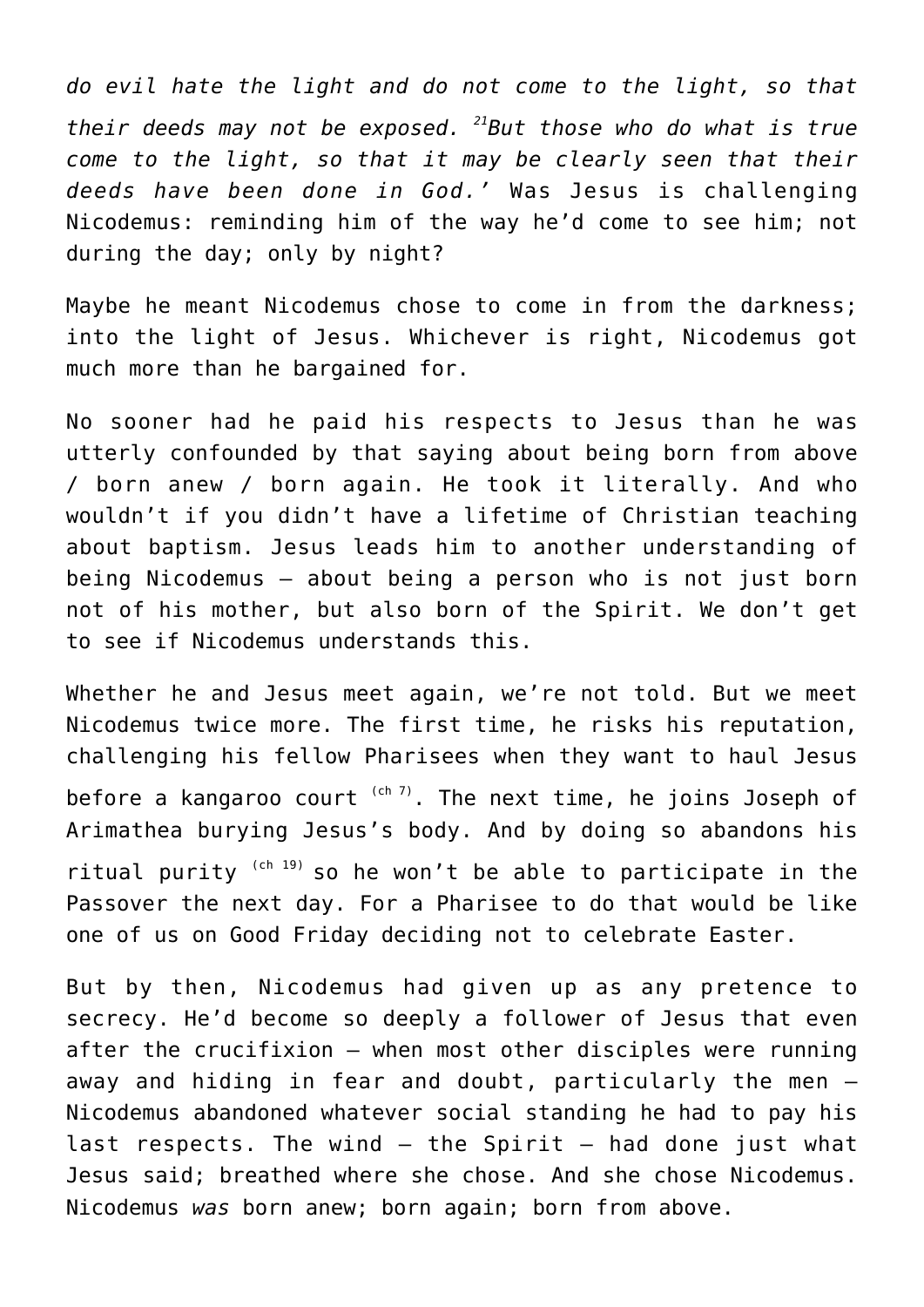But all that takes us several weeks down the road, doesn't it. What about now? As we journey down that way? Does Nicodemus's visit to Jesus in the night have something to say to us? We're like him in so many ways that I think his story must speak to us.

It's really tricky for *us* to have our faith identity and our social identity open to view at the same time. They don't necessarily match. Where do we get our identity from: our family, our faith community, our nationality, our career, things we have, things we do with friends, our language, where we live, things that we're passionate about, things we love about people and things we hope people love about us?

It can be quite a mixture, can't it. And we protect these things; we don't want them laughed at or called into question. An attack on the things that make us who we are is really threatening.

Sometimes our faith identity and personal identity can contradict each other. Look at how our national identity and the plight of fellow Australians who are Aboriginal are so deeply at odds. Our ABM studies over the years have given us the chance to hear stories from faithful Aboriginal Christians; to read the same scriptures as these sisters and brothers through their eyes. That sort of experience brings us all into the presence of Jesus *together* – whether *we* come by night, or if we're bold enough to come in broad daylight.

But this coming together is the point. **Jesus came for us all** – for **the whole world**. Jesus calls **all of us**. We heard him say it this morning: *<sup>16</sup> 'God loved* **the world** *in this way: he gave his only Son, so that everyone who believes in him may not perish but may have eternal life. <sup>17</sup>'Indeed, God did not send the Son into* **the world** *to condemn* **the world***, but in order that* **the world** *might be saved through him.*

No-one is left out of God's love; God sent Jesus in order that